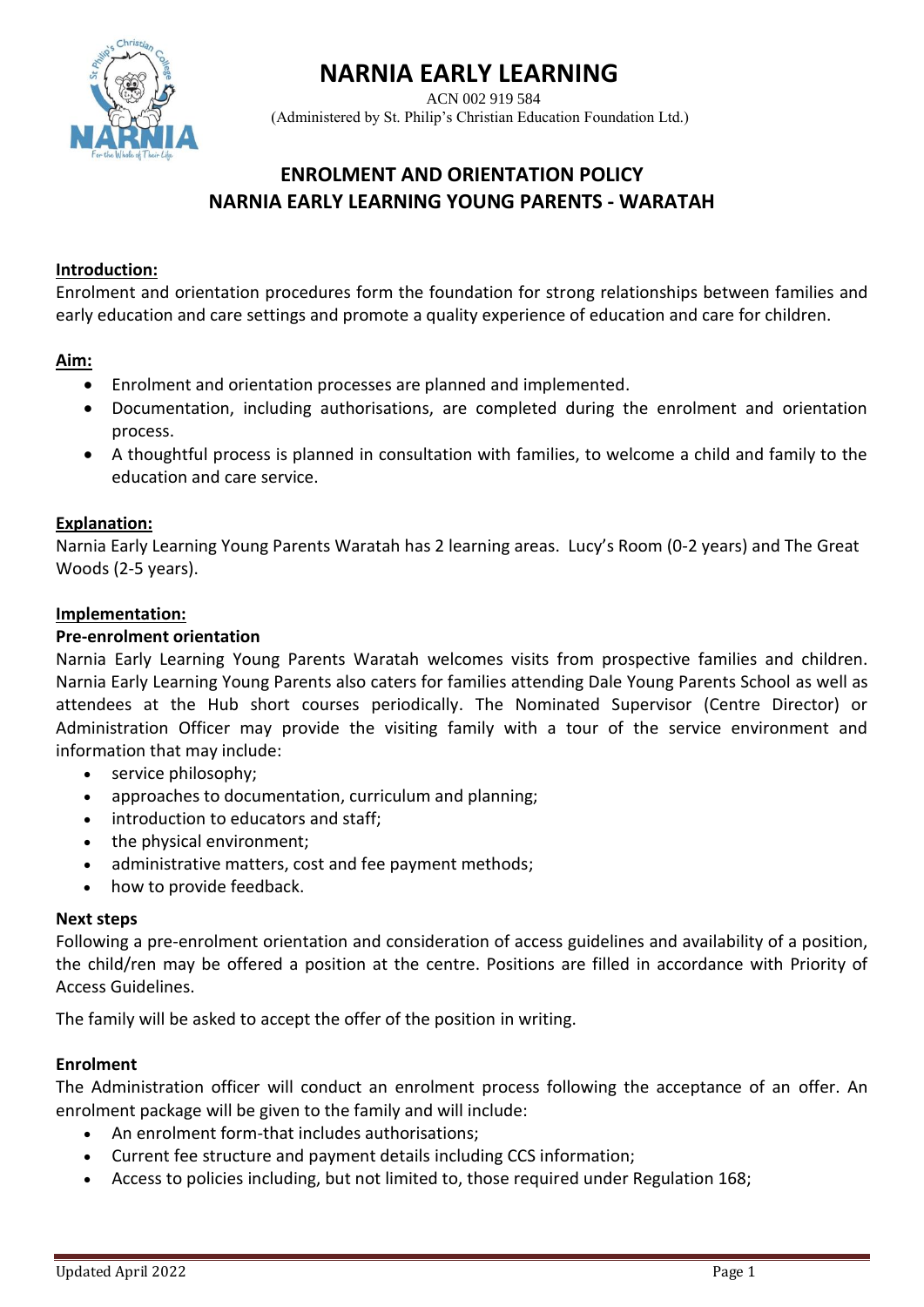During the enrolment interview a process of orientation will be planned in collaboration with families to provide the best possible start for the child at the service.

Families will provide the following, prior to the agreed start date for the child:

- A completed enrolment form including authorisations;
- Current Immunisation records;
- Birth Certificate;
- Current contact information for parents and emergency contacts;
- Information on children's additional needs (including medical conditions, health and developmental concerns).
- Court Orders, Parenting Orders or Plans. Court Orders relating to child's residence or contact with a parent or other person.
- The child and one parent's Centrelink CRN including evidence of application for CCS/ACCS
- The primary CRN holder will be required to sign a complying written agreement (CWA) upon commencing care and when enrolment changes.

This information will be kept at the service premises in accordance with service policies and the *Education and Care Services National Regulations 2011*.

# **Prior to formally commencing at the service:**

- 1. Prior to the child's first day educators and staff will familiarise themselves with information about the child from the enrolment information provided. They will ensure they are aware of any medical conditions and how to manage them if required.
- 2. The Nominated Supervisor (Centre Director) or Administration Officer will inform the educators and staff of the intended time for any pre-commencement orientation visits.
- 3. A family member will remain on the premises during these orientation visits. The family must sign the visitors book/register on arrival and when they leave. The child cannot be left at the service until they have formally commenced at the service and are therefore not included in the ratios.
- 4. During the orientation process educators and staff will interact with the child and actively encourage them to engage in the service program and activities. They will also be available to the family to answer any questions they may have, whilst ensuring they are not compromising the supervision of other children or required ratios.

### **Upon commencement**

On the child's first day of attendance educators and staff will welcome the family and the child, ensuring that there is a space ready for the child's belongings. Educators will reassure the family and assist with separation if required. Throughout the day, educators welcome phone contact with the family to let them know how their child is settling.

When first placing your children in childcare, we understand that parents may feel anxious about leaving their child in the care of someone else. The staff at Narnia YP Early Learning Centre are here to help and support the parents and children throughout this time.

Families who start mid-year particularly or where children are having difficulty separating are encouraged to gradually settle their children into the Centre. Often children will settle into a new environment easier if they start with short stays, and build up to whole days. This can be done in a number of ways.

We are flexible and happy to tailor the settling in process to the needs of the child and parents.

Our orientation procedures enable children and parents to become familiar with the Centre staff, and to discuss the child's individual needs and routines.